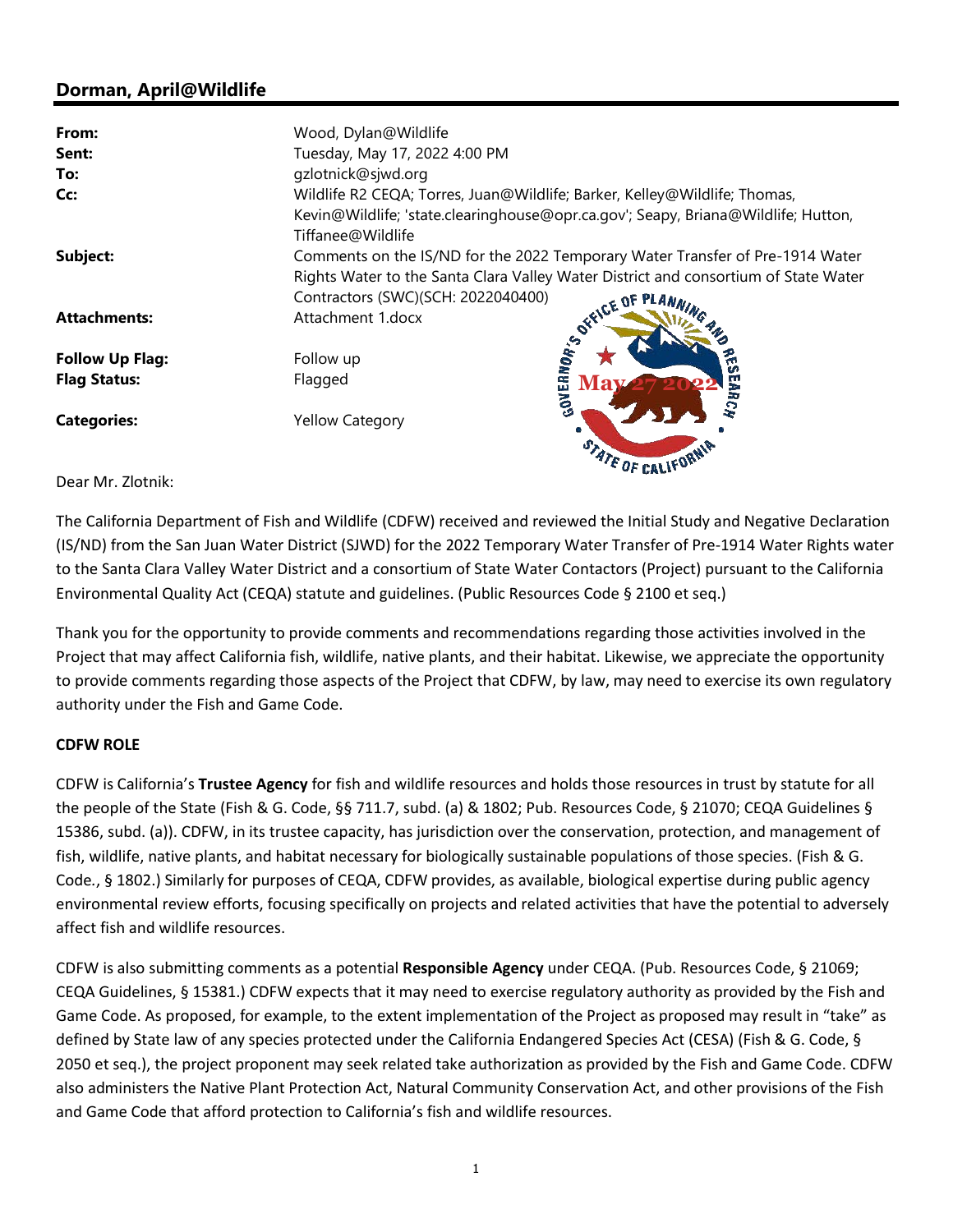#### **PROJECT DESCRIPTION SUMMARY**

As part of a regional water transfer proposed to be conducted by several American River water agencies to provide supplemental water supplies to the Buyers during 2022, SJWD will temporarily transfer up to 4,302 acre-feet of its pre-1914 water rights water supplies that have been quantified and are made available on a perpetual, no-cut basis by the United States Bureau of Reclamation under a 1954 settlement contract. The water demands that would otherwise be served by SJWD's delivery of this surface water to its wholesale customers Fair Oaks Water District (FOWD) and Citrus Heights Water District (CHWD) will instead be satisfied by increased groundwater pumping by FOWD and CHWD to serve their respective retail customers. The transfer water will be delivered to the buyers by DWR using existing SWP facilities from July through November 2022. However, the transfer water may be temporarily stored in San Luis Reservoir for later delivery to an individual Buyer's service area.

## **COMMENTS AND RECOMMENDATIONS**

CDFW offers the comments and recommendations below to assist SJWD in adequately identifying and, where appropriate, mitigating the Project's significant, or potentially significant, direct and indirect impacts on fish and wildlife (biological) resources.

# **Groundwater Substitution Transfer Comments**

## **Groundwater Management**

The IS/ND indicates the proposed Project will not adversely impact groundwater. CDFW is concerned with potential localized and cumulative impacts associated with proposed and pending groundwater substitution water transfers within or adjacent to the North American Subbasin that have the potential to impact groundwater dependent ecosystems.

Ecological communities or species that depend on groundwater emerging from aquifers or on groundwater occurring near the ground surface are collectively known as groundwater dependent ecosystems (GDEs) (23 Cal. Code Regs. § 351(m)). These GDEs include seeps and springs; wetlands and lakes; rivers, streams, and estuaries; and terrestrial vegetation. Water transfers made available by groundwater substitution have the potential to affect groundwater hydrology due to increased groundwater use. Correlating effects could be temporary and/or long-term declines in groundwater levels, reduction of groundwater storage, depletions of interconnected surface water, land subsidence, and degraded water quality. These effects have the potential to adversely impact GDEs in basins where water transfers are made available by groundwater substitution.

CDFW is specifically concerned with SJWD's reliance on 'historical baseline groundwater pumping' as a threshold for significant impacts during the transfer period. SJWD purports the transfer will result in no significant hydrological impacts by noting consistency of operations with the North American Subbasin Groundwater Sustainability Plan (NAsb GSP). Per comments submitted by CDFW on the NAsb Draft and Final GSP on October 7, 2021, and March 29, 2022 (Attachment A), CDFW does not believe NAsb GSP minimum groundwater elevation thresholds to be protective of GDEs. A significant lowering of groundwater elevations, as permitted within the NAsb GSP, can cut off GDEs from critical water supply and result in stress or loss of vegetation and/or depletions of interconnected surface water, adversely affecting the fish and wildlife that depend on GDE habitat. To protect against adverse impacts to GDEs, including increased streamflow temperature, that have occurred during dry and critically dry water years with historically low groundwater levels (DFW 2019), CDFW recommends selecting a more conservative groundwater elevation trigger that would result in a reduction in pumping volume or a cessation of transfer pumping. The groundwater level trigger should be shallower than the historical low groundwater level to avoid adverse impacts of transfer-related pumping on GDEs, especially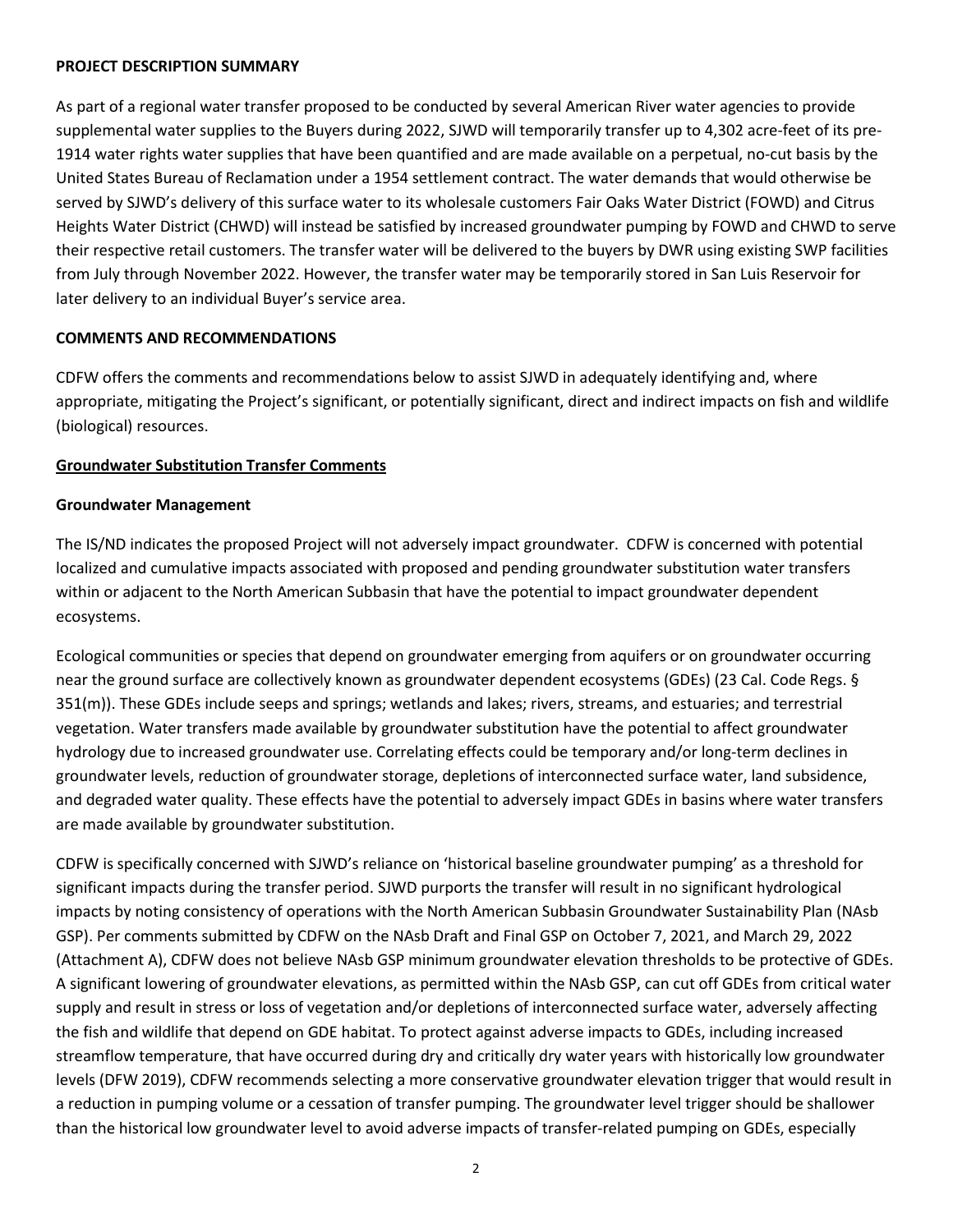cumulative impacts that may manifest after sequential dry or critically dry water years when groundwater reliance and streamflow depletion compound, and the cumulative volume of NAsb groundwater substitution transfers maintains or increases, as it may this year.

For groundwater substitution transfers, DWR requires groundwater monitoring and a mitigation plan designed to alleviate possible injury to other legal users of water including environmental users. SJWD notes in the IS/ND that they have DWR-approved groundwater monitoring, reporting, and mitigation plans which ensure no unreasonable and adverse impacts to the groundwater basin. CDFW requests SJWD provide CDFW with groundwater monitoring and mitigation plans, documentation demonstrating the NAsb groundwater sustainability agencies (GSAs) have been notified of the proposed transfer, and details on how the proposed groundwater substitutions will be consistent with GSP requirements. Absent shared information on the mitigation measures built-in to this specific transfer, it is difficult to assess potential impacts to GDEs and the species therein. Effective, comprehensive monitoring and mitigation will help understand hydrologic patterns and their relationship to corresponding habitat/GDE trends to inform groundwater transfer operations. Accordingly, groundwater monitoring should be accompanied by habitat monitoring designed and deployed to capture seasonal and operational variability and follow accepted technical procedures and best practices established by the USGS (Cunningham 2011) and DWR (DWR 2016) respectively. Monitoring plans and data should be made publicly accessible.

## **Streamflow Depletion Factors**

According to DWR's 2019 Draft Technical Information for Preparing Water Transfer Proposals (Draft Technical Information), a minimum streamflow depletion factor (SDF) of 13 percent will be applied to each groundwater substitution transfer when determining the volume of surface water made available for transfer, unless information supports the need for development of a site-specific SDF (DWR 2019). The minimum SDF value is based on analysis completed within the updated Long-Term Water Transfers Environmental Impact Statement/Environmental Impact Report (LTWT EIS/R), prepared by the Bureau of Reclamation and the San Luis & Delta-Mendota Water Authority. The LTWT EIS/R analysis shows a range of potential streamflow depletions resulting from groundwater transfer pumping that suggests the reduction in streamflow may be more significant in sequential dry water years, and impacts of back-toback transfers can compound over time (Reclamation 2019).

Streamflow depletion is a function of many factors, including the distance of a pumping well from a nearby stream. Streamflow depletion can occur relatively quickly from continued pumping from wells adjacent to surface waters (USGS 2012). The LTWT EIS/R states that the minimum 13 percent SDF would mitigate the impacts of streamflow depletions to be less than significant (Reclamation 2019), but the mitigation measure fails to provide adequate reasoning for the selection of the 13 percent SDF value from among the range of modeled depletions, nor does it justify the uniform application of the minimum standard SDF to all proposed groundwater substitution transfers, which have varied geographies, hydrogeologic conditions, well specifications, and proximities to major surface waters.

CDFW recommends the development of site-specific SDFs that consider multiple criteria impacting streamflow depletion rates and more accurately account for the volume of streamflow depletion attributable to pumping transfer water. Absent accurate streamflow depletion factors, groundwater transferors may be 'double-counting' by selling their surface water rights while pumping additional river water via subsurface stream depletion. In the interim, until site-specific SDFs are developed, CDFW recommends selecting a higher SDF than the *minimum* 13%, particularly when transfer pumping wells are located proximate to surface water bodies.

#### **Well Recovery**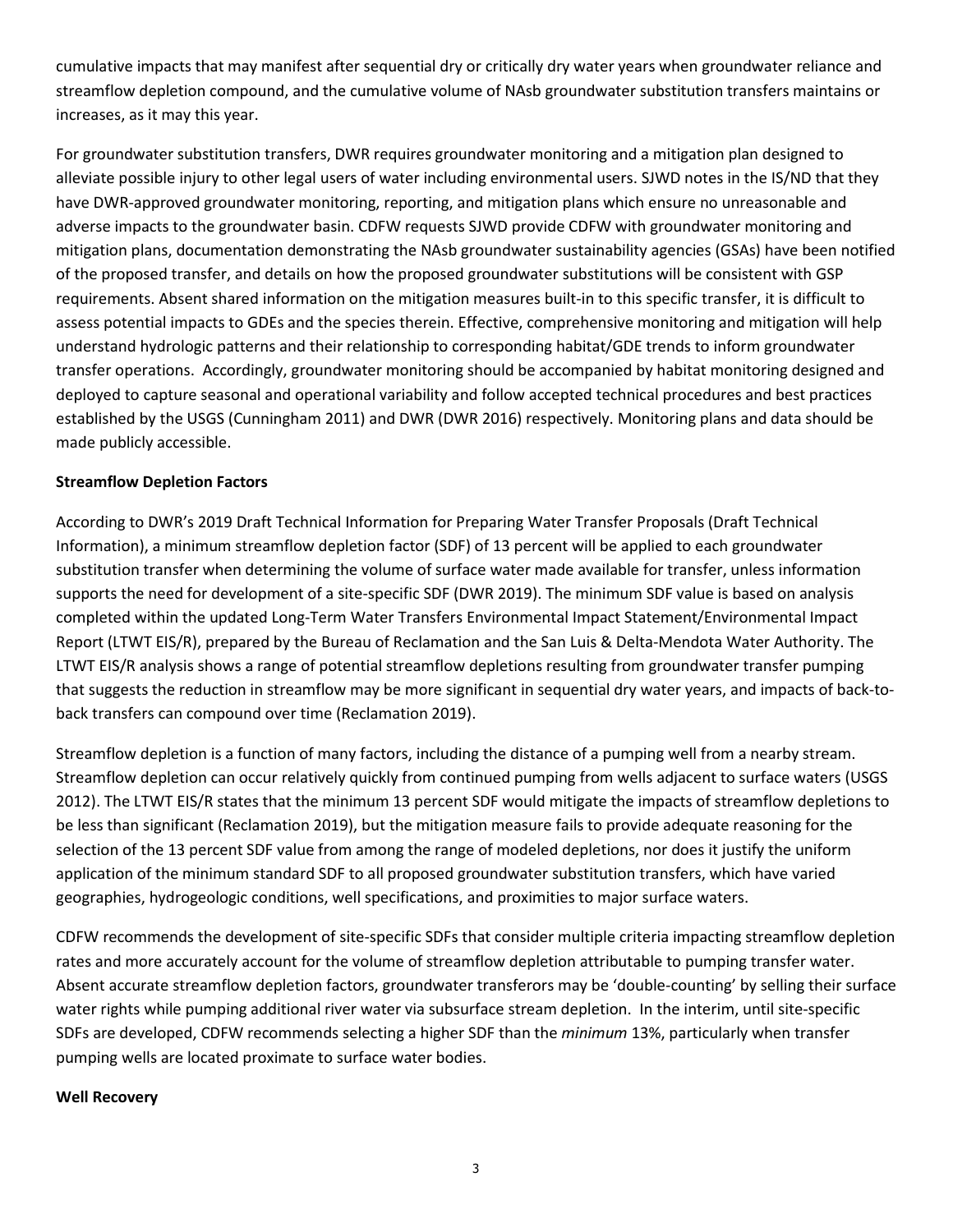The Petitioner indicates that the proposed groundwater pumping is consistent with the GSP, basin management objectives, and the SGA accounting framework and would not adversely impact the groundwater basin. If records for transfer production wells and/or associated monitoring wells do not show that groundwater levels have fully recovered to pre-transfer levels, alternative production wells that do demonstrate full recovery between transfer seasons should be used to avoid adverse impacts related to the cumulative effects of repeated groundwater depletion.

## **ENVIRONMENTAL DATA**

CEQA requires that information developed in environmental impact reports and negative declarations be incorporated into a database, which may be used to make subsequent or supplemental environmental determinations (Pub. Resources Code, § 21003, subd. (e)). Accordingly, please report any special-status species and natural communities detected during Project surveys to the California Natural Diversity Database (CNDDB). The CNNDB field survey form can be found at the following link: https://www.wildlife.ca.gov/Data/CNDDB/Submitting-Data. The completed form can be submitted online or mailed electronically to CNDDB at the following email address: CNDDB@wildlife.ca.gov.

## **FILING FEES**

The Project, as proposed, would have an effect on fish and wildlife, and assessment of filing fees is necessary. Fees are payable upon filing of the Notice of Determination by the Lead Agency and serve to help defray the cost of environmental review by CDFW. Payment of the fee is required in order for the underlying project approval to be operative, vested, and final. (Cal. Code Regs, tit. 14, § 753.5; Fish & G. Code § 711.4; Pub. Resources Code, § 21089.)

## **CONCLUSION**

Pursuant to Public Resources Code sections 21092 and 21092.2, CDFW requests written notification of proposed actions and pending decisions regarding the Project. Written notifications shall be directed to: California Department of Fish and Wildlife North Central Region, 1701 Nimbus Road, Rancho Cordova, CA 95670.

CDFW appreciates the opportunity to comment on the IS/ND and recommends that the San Juan Water District address CDFW's comments and concerns in the forthcoming EIR. CDFW personnel are available for consultation regarding biological resources and strategies to minimize impacts.

If you have any questions regarding the comments provided in this letter, please contact Dylan Wood, Environmental Scientist at (916) 358-2384 or dylan.wood@wildlife.ca.gov.

Sincerely,

**Dylan Wood**  California Department of Fish and Wildlife Environmental Scientist (916) 358-2384



## **REFERENCES**

Bureau of Reclamation, San Luis & Delta-Mendota Water Authority (Reclamation). 2019. Long-Term Water Transfers Environmental Impact Statement/Environmental Impact Report

Cunningham, W. L., and C. W. Schalk. 2011. Groundwater Technical Procedures of the U.S. Geological Survey